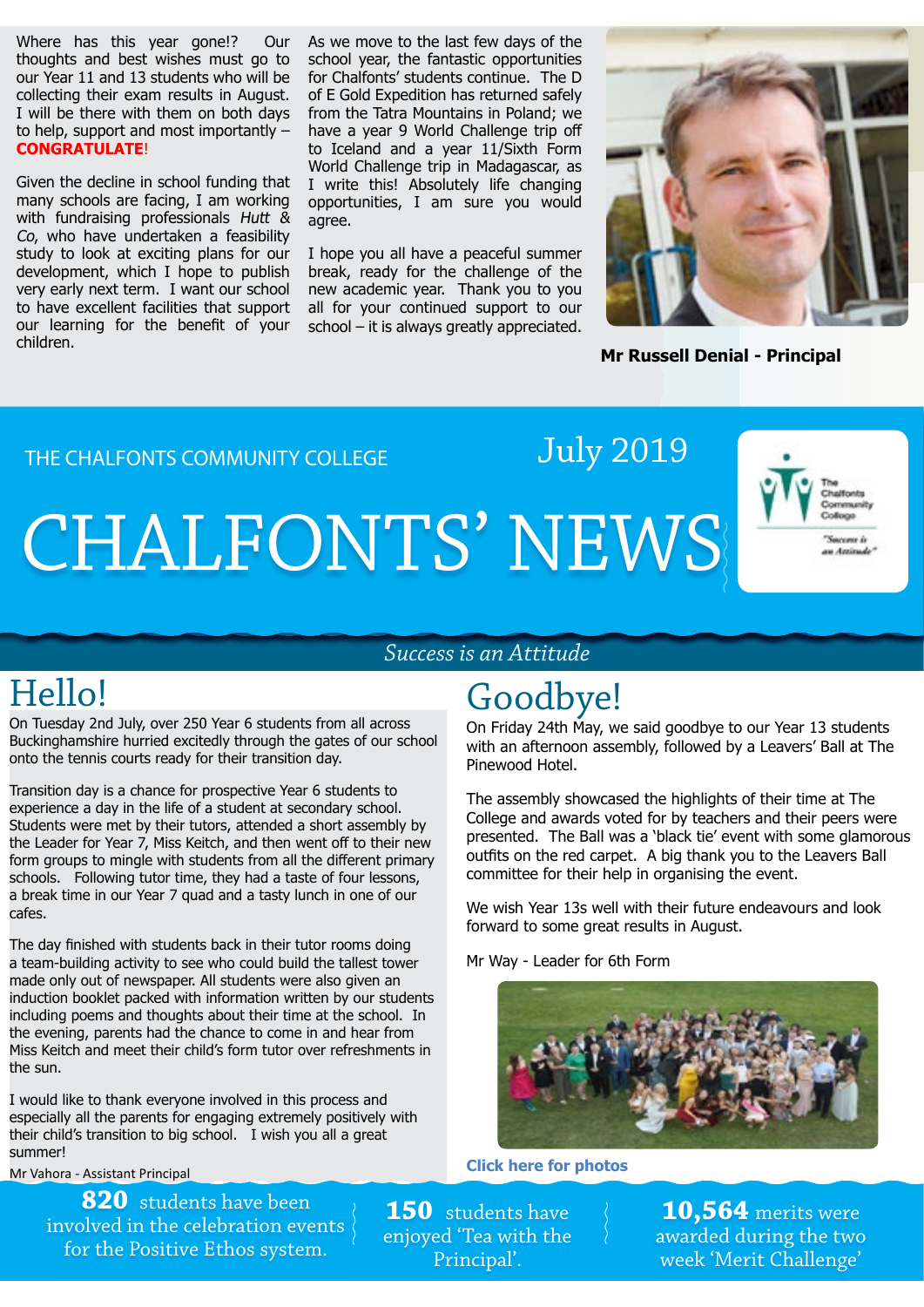## **Thoughts** from Year 7

#### **The best thing about our school is:**

*"The school trips and PE because we do so many different sports." "If you have a problem in school, they sort it for you." "You do lots of practicals in Technology."*

#### **My best memory of year 7 is:**

*"The trip to HOAC; it was all about team building." "Meeting all my amazing new friends." "Our bonding trip in our first week; it was so much fun."*

#### **Why new students will enjoy this school:**

*"You will make lots of new friends." "It is fun and you will love all the trips you are offered." "There are lots of clubs you can join, for example netball and art club."*

### **CONGRATULATIONS to 87 of our students who have been awarded a trip to 'Liquid Leisure'**



We are very proud of our students who were rewarded for having the most merit/achievement points over the last term, for aspirational work, effort and exceptional respect to others and the environment.



Yr 7 and 12  $3^{\text{rd}}$   $\frac{1}{2}$   $\text{Yr}$   $\text{Yr}$   $\text{Yr}$   $\text{Yr}$   $\text{Yr}$   $\text{Yr}$   $\text{Yr}$   $\text{Yr}$   $\text{Yr}$   $\text{Yr}$   $\text{Yr}$   $\text{Yr}$   $\text{Yr}$   $\text{Yr}$   $\text{Yr}$   $\text{Yr}$   $\text{Yr}$   $\text{Yr}$   $\text{Yr}$   $\text{Yr}$   $\text{Yr}$   $\text{Yr}$   $\text$ 

Yrs 8-11 and 13 start



School photographs

### Do something drastic, say no to single use plastic!

It's predicted that by 2050 the oceans will contain more plastic by weight than fish! Every minute the equivalent of a truck full of plastic is emptied into the world's oceans and here at The Chalfonts we want to be part of the change; do you?

Our student led Eco-club are keen to make some huge changes here on the school site and this is not going to be an easy task.

In the month of May 2018 we sold just shy of 14,000 single use plastic bottles from our vending machines. Thankfully, our year on year unit sales have almost halved as this May we sold 7912 units. This reduction is a great start but to put this into perspective, we were only in school for 17 days in May which equates to 1 in 3 students buying a single use bottle per day.

We are proud to announce our re-useable branded Chalfonts bottles. Double walled, vacuum insulated stainless steel bottles

that are designed to keep cold drinks cool for up to 24hrs and hot drinks hot for up to 12 hours. **2**

This is the first step in a long march towards a better, single use plastic free world so please buy one of our branded bottles now via parent pay for  $£12.50$  and show the world we support the removal of single use plastic.

We are always looking for parental and business support to improve our recycling facilities here at The Chalfonts. If you are interested in supporting our efforts to change our current practice here at The Chalfonts please email [corriefenner@chalfonts.org.](mailto:corriefenner@chalfonts.org)



[For photos and more info click here](https://www.chalfonts.org/attachments/download.asp?file=2967&type=pdf)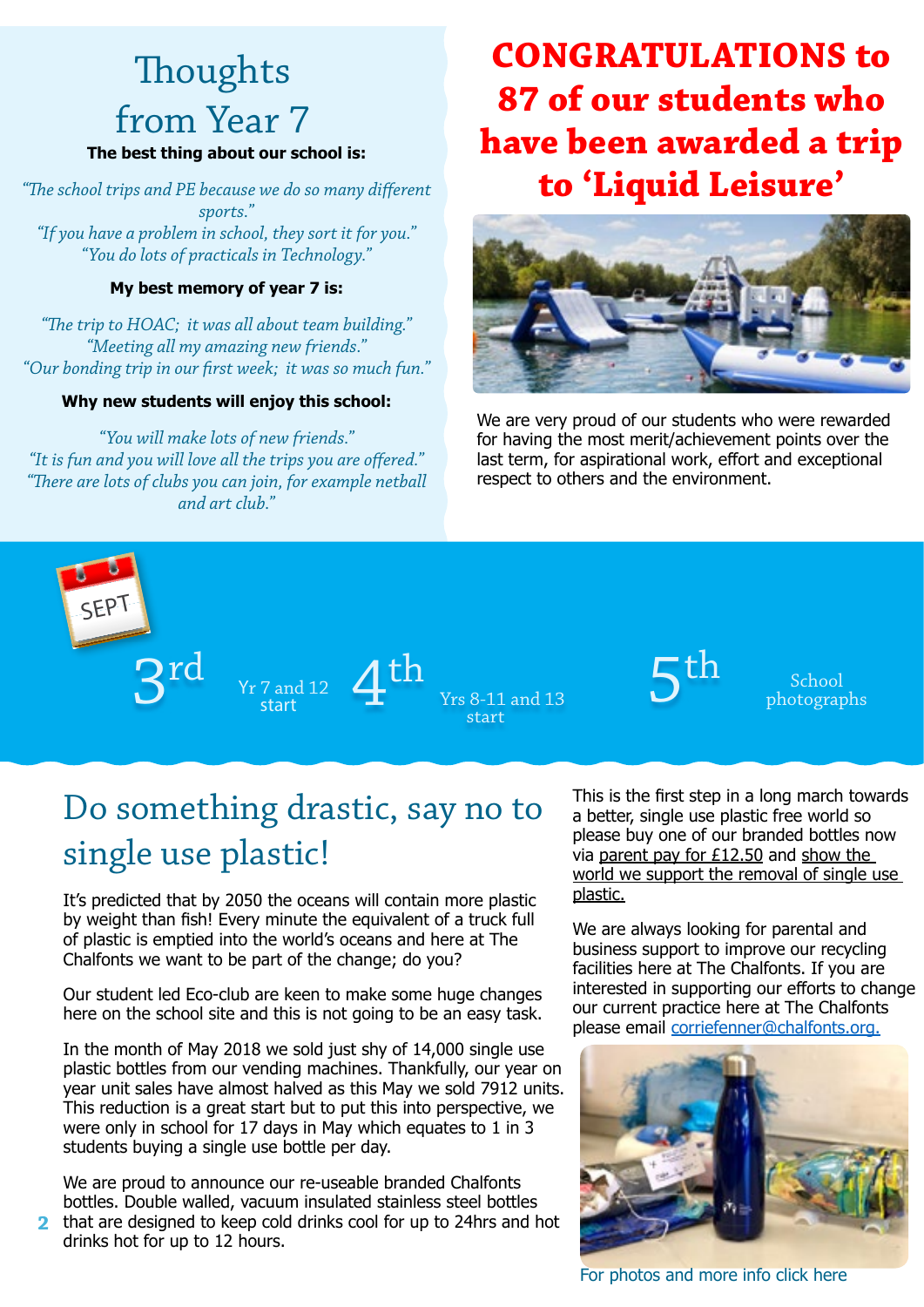### Work Experience - July 2019

At the time of writing this piece our Year 10 students are on work experience. They are experiencing a wide range of placements: engineering, creative media, advertising, animal welfare, education, administration, retail, design, sports management, broadcasting, hospitality, finance, mechanics, voluntary work, the list goes on.

When the students return to school they will have a debrief session so that experiences can be shared and a range of job roles discovered.

Applying for work experience in an area of interest requires a lot of hard work and planning - researching employers, writing letters of application and attending interviews. This process will help students discover a possible career path and gain an insight into the 'world of work'.

As our young people embark on Year 11, they should feel motivated to give 100% to their GCSE courses to achieve the best results they possibly can, this will assist them in their future career paths.

#### **Mrs Gilbey - Work Experience Co-ordinator**





**from Employers** *"She has been an excellent student due to* 

**Quotes** 

*her enthusiasm, confidence and excellent communication skills. The job we do, would suit her because she has a natural way of dealing with the customers. We would have her back with us tomorrow. It has been a pleasure to have had her for the week."*

*"She has been a breath of fresh air in the branch. I am pleased we were able to gain her access to different parts of the bank and she understands the different roles. I wish you all the best in the future for your chosen career path."* 

*"The student was enthusiastic about his role within the mechanical team from day one. He showed great skill and carried out the tasks with confidence. I personally would recommend him to any future employer and wish him all the best for the future."* 

# HEAD BOY **CONGRATULATIONS** HEAD GIRL **Oskar Holly Bogdanowicz Symons**

### Year 12 students deliver 'World of Work' Programme

We are so proud of 6 of our year 12 students, Esther Tyler, Rebecca Suresh, Riley Hinds, Ellie Court, Alice Campling and Oskar Bogdanowicz who delivered an extremely successful 'World of Work' programme to our year 6 students of one of our feeder schools, St Joseph's Catholic School in Chalfont St Peter on July 9th.

The students facilitated a number of activities, including Career Pictionary, a Careers Trump Card game, an employability skills discussion and some self-reflection. Our students were such great ambassadors for our school; responding to questions, initiating discussions and encouraging the year 6 students to participate in the activities. They were leading classes of 20 children on their own, keeping them engaged and interested. This experience will have given the Sixth Formers some amazing evidence to add to their personal statements, CVs and Linkedin profiles!

> This what the year 6 students had to say: *"It has got me thinking about what I want to do when I'm older." "It has inspired me about the opportunities I have."*

This is what our Sixth Formers felt about the programme:

*" The day was fun and I really enjoyed interacting with the Year 6s" –* Alice Campling

*"I really enjoyed the day! I was surprised by how much the Year 6s already knew about jobs and qualifications" -* Esther Tyler

### Chalfonts Alumni Return

On Monday 15th July we were delighted to welcome back into school two of our ex-students (Ella MacDonald and Lauren Thorn) to present to our Year 12s.

 They were here to share their recent experiences of apprenticeship roles within Siemens UK as part of the Apprenticeships Information Event organised by the Employability Dept to show other post 18 options. Ella & Lauren presented to the year group and then took part in a Q&A along with representatives from the APM (Association of Project Managers) and ASK (Apprenticeship Skills & Knowledge). With their recent UCAS Information Event, Year 12s are now more equipped to make decisions about their post 18 futures next school year. **3**

**Mrs Sanders - Leader for Employability Mrs Darvill - Sixth Form Learning Centre**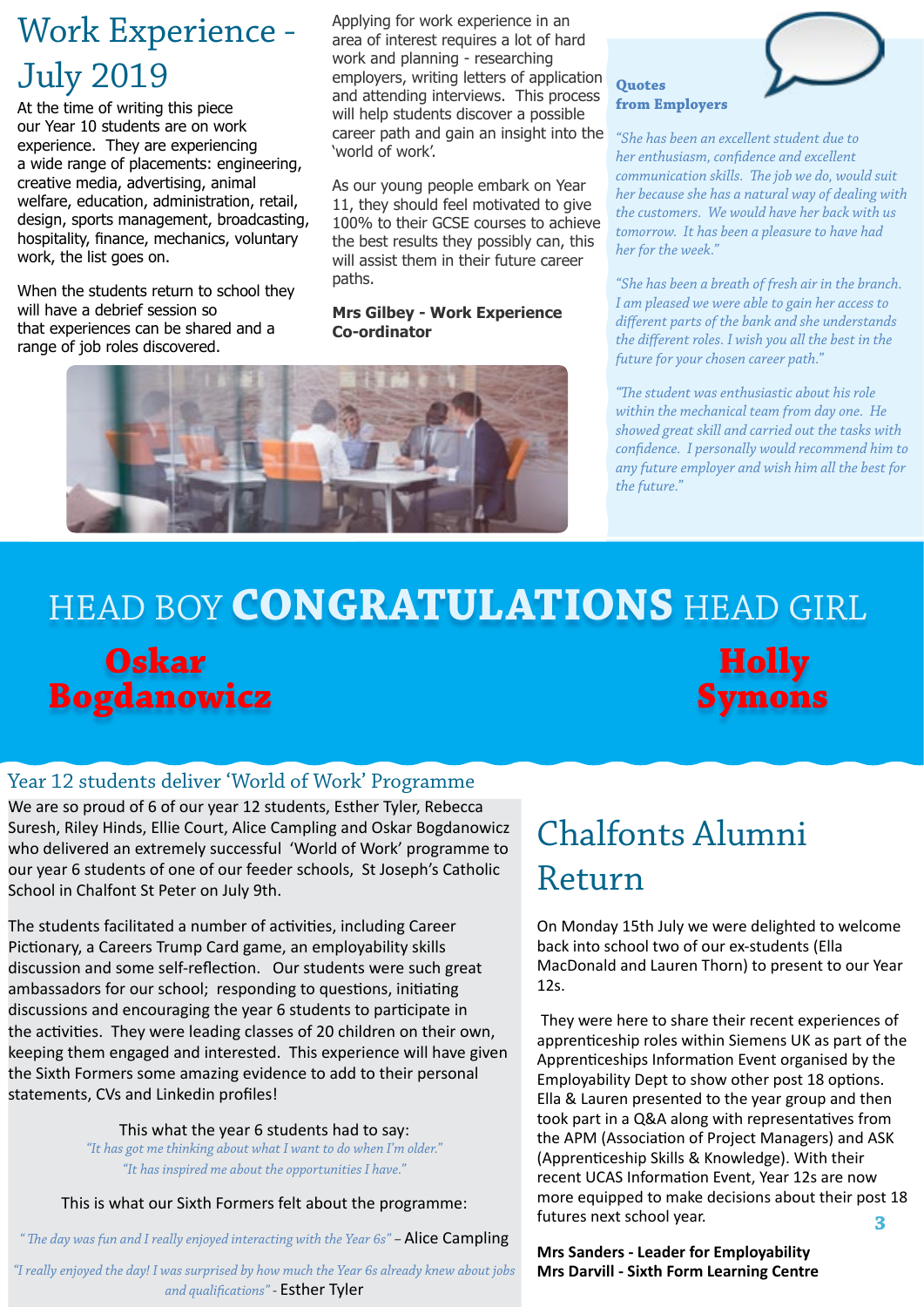### Leading Parent Partnership Award

In the last Newsletter, we introduced the Leading Parent Partnership Award and shared that the school is actively working towards this accreditation for the Summer of 2020. The School recognises that parents play a crucial role in the holistic development of the

students and is committed to finding out how to include parents in school life, working towards a true model of embedded partnership.

#### **Actions taken so far**:

- The working group is in place and this consists of a Senior Leader, members of staff from the Pastoral, Administration and Employability teams, a Parent Representative who has three children in the school, a Governor and students from the Student Council.
- Communications have been sent out to Senior Leaders, Governors, Staff, Parents , the Chalfont St Peter Chamber of Commerce and other external agencies, explaining the Award.
- The Parent representative and Student Council have had tours around the school and given feedback on signage, reinforcement of our vision and our celebration of successes. As a result of this,

we have had new, professional photos taken of students and the school, we are reviewing our signage and are working on raising the profile of our school vision.

- The 'new look' school Newsletter has been introduced to celebrate the great achievements of our students, and the first edition was sent out in May.
- A review of the school website is taking place to ensure information is easily accessible to parents/carers.
- Parents/carers of our new year 7s have been invited into the school for a coffee after the first school 'drop off' in September
- Our reception area has received very good feedback since the introduction of the online check in process; this is a more efficient process for visitors.
- The school policies have been updated to align with the parent partnership ethos within the school. **The LPPA Committee**



Our PE Department recently held the seventh annual Sports Awards Evening. This year alone the students have competed in a combined total of over **200 fixtures**. As a thank you to all the students we organise this prestigious event that is invite only and limited to a select few. A huge well done is extended to all the students who represent our school in any sporting event!



This year's award of Sportsperson of the Year 2019 went to **Ben Peters**, who has shown fantastic leadership, outstanding performance, commitment and willingness to PE. He has been an important part of a District and County Cup winning Football team. As well as being hard working and a top performer within BTEC Sport and a fantastic role model to others. Congratulations Ben!

**Ms Noble - PE Dept [Click here for more photos](https://www.chalfonts.org/attachments/download.asp?file=2968&type=pdf)**

### Sports Awards 2019 Design Competition Winner!

Congratulations to **Charlotte Burger**, Year 12 Media student, for winning a book cover design competition for a new publication by author Brian W. Caves. A very professional design we think you'll agree!

#### **Ms Piggott - Leader for Media Studies**

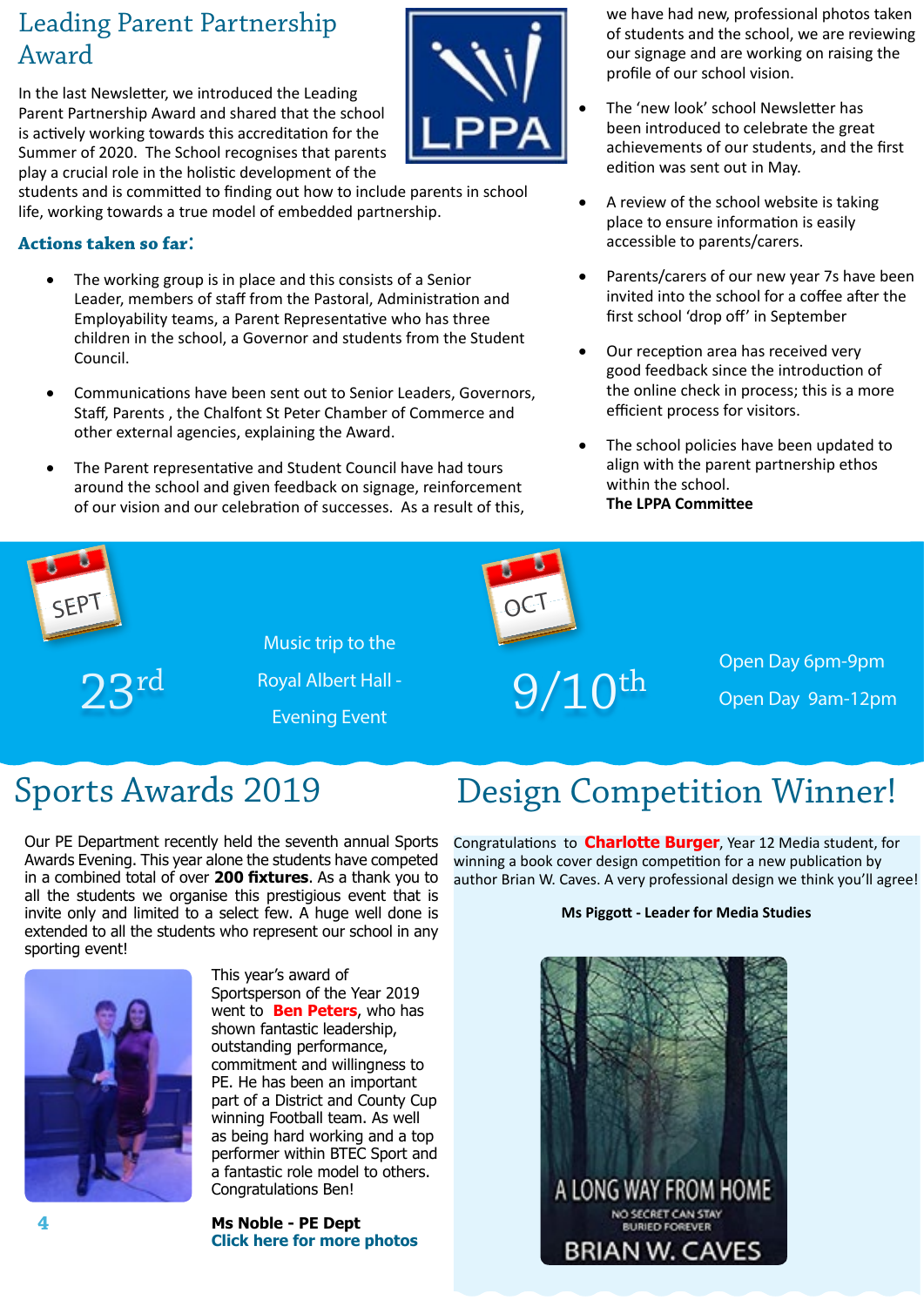### Fantastic History Trips!

#### **Battlefields trip – year 8**

A very long, but worthwhile and memorable day was had by all when our year 8s went out on the History Department's battlefields trip.

We visited Tyne Cot, the largest British and Commonwealth cemetery, the German Langemark cemetery and Essex Farm

cemetery where the youngest British tommy was buried, at only 15 years old. This is also the site where John Macrae in May 1915, a Canadian medic, wrote the famous poem 'In Flanders Field', which was read out to our students.

We returned to Ypres to visit the Flanders Field Museum and to liberate some Belgian chocolate. We then headed off to Calais and our ferry home.

#### **[Click here for more info and](https://www.chalfonts.org/attachments/download.asp?file=2961&type=pdf)  [the poem](https://www.chalfonts.org/attachments/download.asp?file=2961&type=pdf)**

**Mr Leybourne - History Dept**



#### **Hughenden Manor trip - Year 12**

Ten of our year 12 students visited Hughenden Manor which was purchased by Benjamin Disraeli as his country home in 1848.

They explored the house and gardens to obtain a real feel for its history. Its library contains a rich array of books and its dining room is adorned with a portrait of Queen Victoria who was once a guest for lunch.

#### **[Click here for more](https://www.chalfonts.org/attachments/download.asp?file=2965&type=pdf)**

#### **Museum of Empire at Canary Wharf - Year 12**

The A level History group recently travelled into London to visit the London Docklands Museum at Canary Wharf. As part of our day out in London the students walked under the Thames from the Isle of Dogs to Greenwich through the Victorian pedestrian tunnel beneath the river. We arrived in Greenwich to see the Cutty Sark. We also visited Greenwich Market. A great day out that truly brought history to life. [Click here for more](https://www.chalfonts.org/attachments/download.asp?file=2963&type=pdf)



#### including visits to;

Poland, Italy, Germany, Belgium, Canada and Amsterdam.

## Geography Trip to Epping Forest & QE Olympic Park

Perfectly planned to get our lovely GCSE students out into the environment in early Summer weather, Mr Taylor and the Geographers took the whole of the Year 10 cohort out on Field trips to **Epping Forest** and **The Queen Elizabeth Olympic Park**. These essential field trips are a feature of the GCSE exams and give our students the edge over other GCSE students in being able to complete a whole section of GCSE a year earlier.

**46 trips** over the whole year

Sadly, we had rain – lots and lots of rain – just a sprinkle in Epping Forest then a proper hosing in Stratford, but it did not dampen their spirits!

As a newcomer to the school, I was immensely impressed. The organisation by Miss Whitehead left no stone unturned and the map reading skills of Mr Keane ensured that we knew where we were, even if the coach drivers were sometimes unsure…. Mrs Adkins found that even the locals were stopping to listen to her expert points about the area and Miss Evans managed to save her whole group from following Mr Keane through a dancing and dousing water feature. I was also overwhelmed by the support of the staff, especially those who came along to help for the two days.

Above all, the students were brilliant. In spite of the awful weather conditions, their humour and hard work never waivered and now that the resource booklets have finally dried out; it is amazing to see how much they managed to complete! Well done everyone – now here's hoping for just a bit of SUN when we go on the Year 12 trip to Swanage in July!

#### **Mr Cuthbert - Leader for Geography**

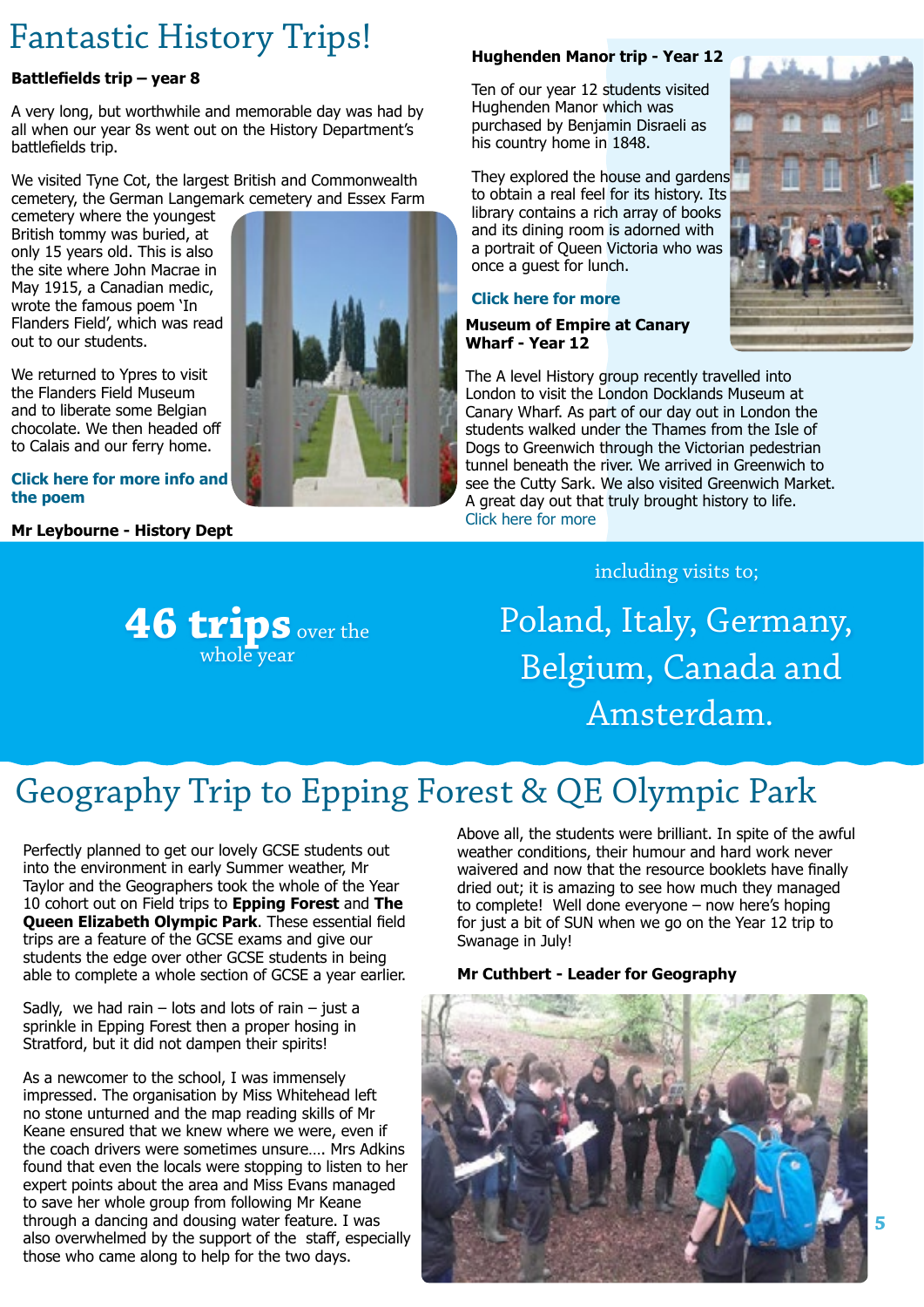### Bucks School Games

A small group of students were invited to represent The Chalfonts in the Bucks School Games at Stoke Mandeville Stadium on Thursday 4th July.

The students had the opportunity to take part in a Boccia and Curling competition. They all had a fabulous day and played with determination, honesty, passion, respect and team work which represent the true values of the games.

Our students won the majority of the Boccia games and received the 'Fair Play award' and were also delighted to collect a medal at the end of the ceremony.

Well done to Archie Hill, Harry Bond, Owen Butler, Ryan Butler, Mia Cross, Cai Hughes, Ta-Fari Mason, James McDonald, Hafzaa Rashad and Oliver Tomson-Smith. A very big thank you to Mr Charge (Teacher of PE and Year Leader) Mrs Beck and Mrs Stewart (LSA's) who also attended and supported the event.

**Mrs Jones - ARP Manager, Learning Support**



# 1,133+ people follow the college on **TWITTER ([@ccchalfonts](https://twitter.com/CCChalfonts)[\)](https://twitter.com/ccc6thform) [\(@ccc6thform](https://twitter.com/ccc6thform))**

### A Level Art & Photography Exhibition 2019

On Thursday 20<sup>st</sup> June 2019, parents, students, staff and friends came to celebrate the work produced by our extremely talented Fine Art and Photography A-Level students at their annual Art Exhibition.

The exhibition displayed their wealth of talent ranging from printing and painting, to sculpture and dark room photography amongst many other disciplines. The Fine Art and Photography students made pieces in response to trips to Berlin, London, Amsterdam plus their coursework and exam themes.

The Art team are extremely proud of the hard work and skill that our students have demonstrated producing exciting and ambitions work.

We wish our students all the very best as they go onto university and embark on the next stage of their education. **6**

We are privileged to be supported by the wonderful organisation, The Arts Society Chiltern (CDFAS). Their representatives Wendy Wrigley and Sarah Mulligan selected two student's work to receive the Christopher Chevasse annual prize. This year we were fortunate to have two prizes each of £100 going to **Jack Pittman** for his skilful Photography and **Amy Greenwood** for her extensive multi-disciplined Artwork.

#### **Mrs Blick & the Art Team**

#### **[Click here for more photos](https://www.chalfonts.org/attachments/download.asp?file=2960&type=pdf)**